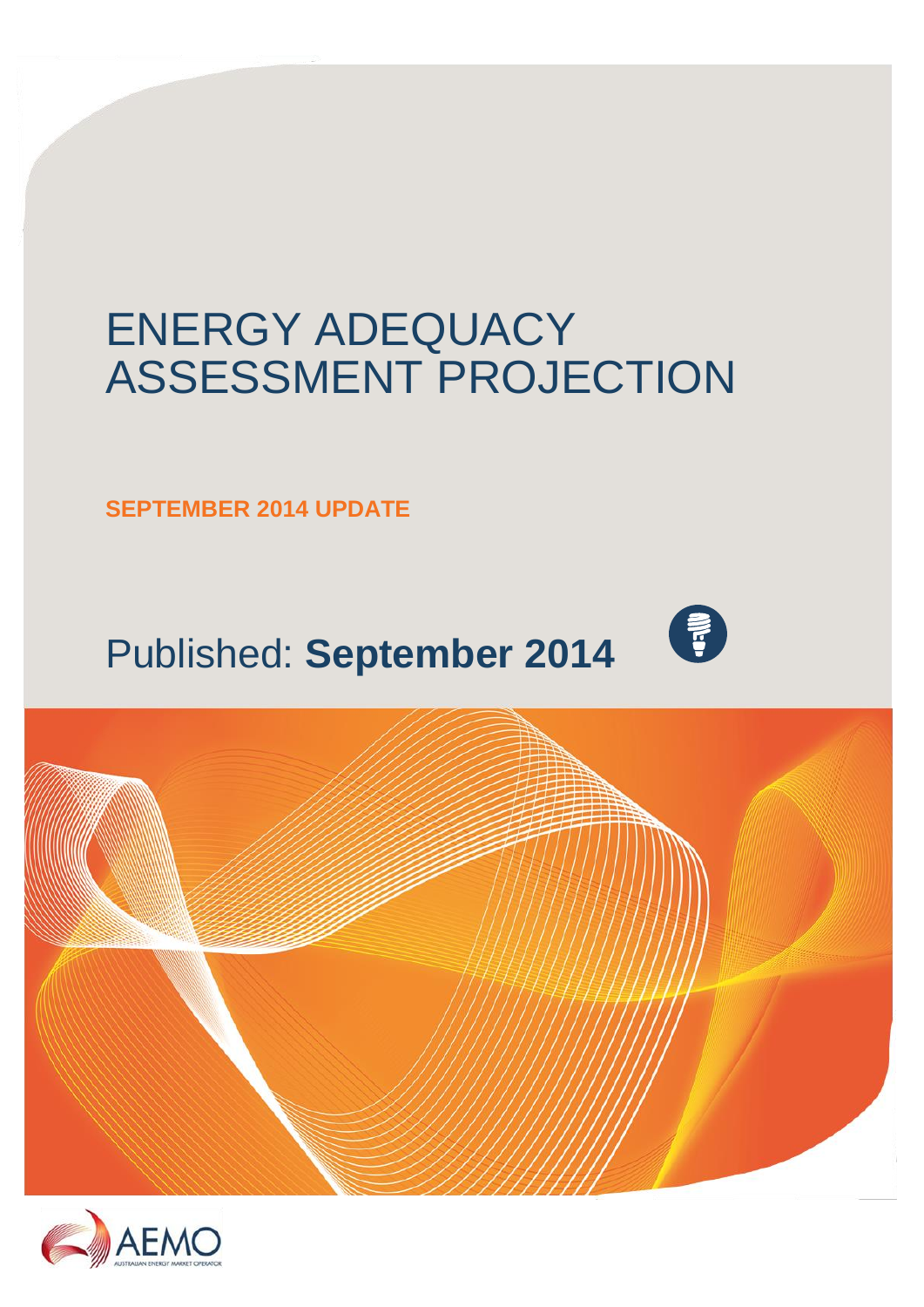## IMPORTANT NOTICE

#### **Purpose**

 $\Omega$ 

The purpose of this publication is to quantifiy the impact of energy constraints on energy availability over the period from 1 October 2014 to 30 September 2016 under a range of scenarios. This will indicate if there are likely to be issues in meeting the National Electricity Market (NEM) Reliability Standard<sup>1</sup> due to energy constraints.

The Australian Energy Market Operator (AEMO) publishes this projection update in accordance with 3.7C of the National Electricity Rules (Rules). This publication is based on information available to AEMO as at 18 August 2014, although AEMO has endeavoured to incorporate more recent information where practical.

#### **Disclaimer**

AEMO has made every effort to ensure the quality of the information in this publication but cannot guarantee that information, forecasts and assumptions are accurate, complete or appropriate for your circumstances. This publication does not include all of the information that an investor, participant or potential participant in the NEM might require, and does not amount to a recommendation of any investment.

Anyone proposing to use the information in this publication (including information and reports from third parties) should independently verify and check its accuracy, completeness, and suitability for purpose, and obtain independent and specific advice from appropriate experts.

Accordingly, to the maximum extent permitted by law, AEMO and its officers, employees, and consultants involved in the preparation of this publication:

- make no representation or warranty, express or implied, as to the currency, accuracy, reliability or completeness of the information in this publication; and
- are not liable (whether by reason of negligence or otherwise) for any statements, opinions, information or other matters contained in or derived from this publication, or any omissions from it, or in respect of a person's use of the information in this publication.

### **Copyright**

Copyright © 2014 Australian Energy Market Operator Limited. The material in this publication may be used in accordance with th[e copyright permissions](http://www.aemo.com.au/en/About-AEMO/Copyright-Permissions) on AEMO's website.

<sup>1</sup> AEMC. Available at[: www.aemc.gov.au/Media/docs/Fact-sheet---reliability-standard-d451eb88-58bf-4efd-8b18-f3bc38b24fbb-0.pdf.](http://www.aemc.gov.au/Media/docs/Fact-sheet---reliability-standard-d451eb88-58bf-4efd-8b18-f3bc38b24fbb-0.pdf) Viewed: 24 September 2014.

Australian Energy Market Operator Ltd ABN 94 072 010 327

www.aemo.com.au info@aemo.com.au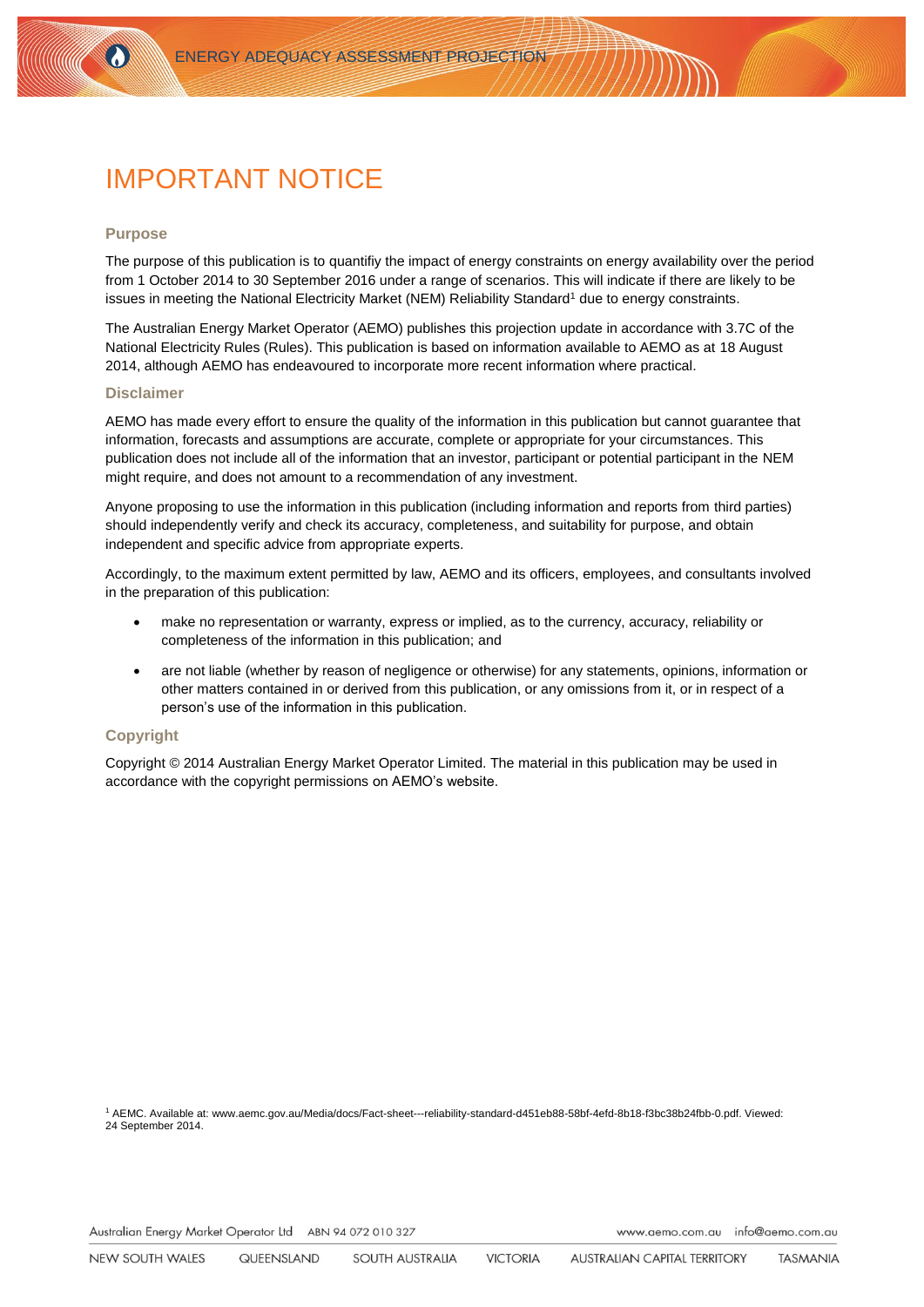## **Background**

 $\Omega$ 

The Australian Energy Market Operator (AEMO) publishes the September 2014 Energy Adequacy Assessment Projection (EAAP) update to analyse the potential effects of water availability and other fuel supply limitations on the electricity system over the period from 1 October 2014 to 30 September 2016. The following three scenarios are considered:

- Scenario 1: Low rainfall based on rainfall between 1 July 2006 and 30 June 2007 for all regions except New South Wales. New South Wales is based on rainfall between 1 June 2006 and 31 May 2007.<sup>2</sup>
- Scenario 2: Short-term average rainfall based on the average rainfall recorded over the past 10 years.
- Scenario 3: Long-term average rainfall based on the average rainfall recorded over the past 50 years, or the longest period for which rainfall data is available, if less than 50 years.

The analysis uses probabilistic modelling to determine regional unserved energy (USE) at an hourly resolution, and compares these results with the National Electricity Market (NEM) Reliability Standard. <sup>3</sup> The Reliability Standard states that annual USE for each NEM region must not exceed 0.002% of the total energy consumed in that region.

In 2010, the EAAP replaced the former AEMO Drought Study, which had been published quarterly from 2007. This study was initiated to assess the adequacy of generation capacity given supply limitations in general, and water availability in particular. Market conditions, including the availability of water for generators, have changed since that time.

AEMO welcomes comment and feedback on the value, frequency, and content of the EAAP updates, by email at **[planning@aemo.com.au](mailto:planning@aemo.com.au)**.

AEMO will commence a consultation on the best approach to modelling and presenting EAAP information in future. All stakeholders are invited to participate in the process. Further information will be provided once the engagement plan has been finalised.

## **Energy adequacy update**

AEMO's September 2014 EAAP results show that the NEM has adequate energy supplies to meet projected electricity consumption over the next two years. Forecast USE across this period falls within the Reliability Standard across all regions, and in all three scenarios. USE is observed in South Australia under the low rainfall scenario, and remains well below the 0.002% reliability level.

Table 1 provides USE as a percentage under the worst-case scenario of low rainfall.

**Table 1: Unserved energy for Scenario 1, low rainfall, in percentage terms** 

| .                   |                       |    |      |
|---------------------|-----------------------|----|------|
| <b>Low rainfall</b> | <b>NSW</b> Queensland | SΑ | Tasm |

| Low rainfall      |                       | <b>NSW</b>               | Queensland               | <b>SA</b>                | <b>Tasmania</b>          | <b>Victoria</b> |
|-------------------|-----------------------|--------------------------|--------------------------|--------------------------|--------------------------|-----------------|
| Year 1            | June 2014 Update      | ٠                        | 0.0001%                  | -                        | $\overline{\phantom{0}}$ |                 |
|                   | September 2014 Update | $\overline{\phantom{a}}$ | $\overline{\phantom{0}}$ | $\overline{\phantom{0}}$ | -                        |                 |
| Year <sub>2</sub> | June 2014 Update      | ۰                        | 0.0002%                  | -                        | -                        | $0.0001\%$      |
|                   | September 2014 Update | $\overline{\phantom{a}}$ | $\overline{\phantom{0}}$ | $0.0001\%$               | $\overline{\phantom{0}}$ |                 |

<sup>2</sup> Analysis of this period ensures the lowest rainfall for New South Wales is reflected in the low rainfall scenario.

<sup>3</sup> AEMC. Available at[: www.aemc.gov.au/Media/docs/Fact-sheet---reliability-standard-d451eb88-58bf-4efd-8b18-f3bc38b24fbb-0.pdf.](http://www.aemc.gov.au/Media/docs/Fact-sheet---reliability-standard-d451eb88-58bf-4efd-8b18-f3bc38b24fbb-0.pdf) Viewed: 24 September 2014.